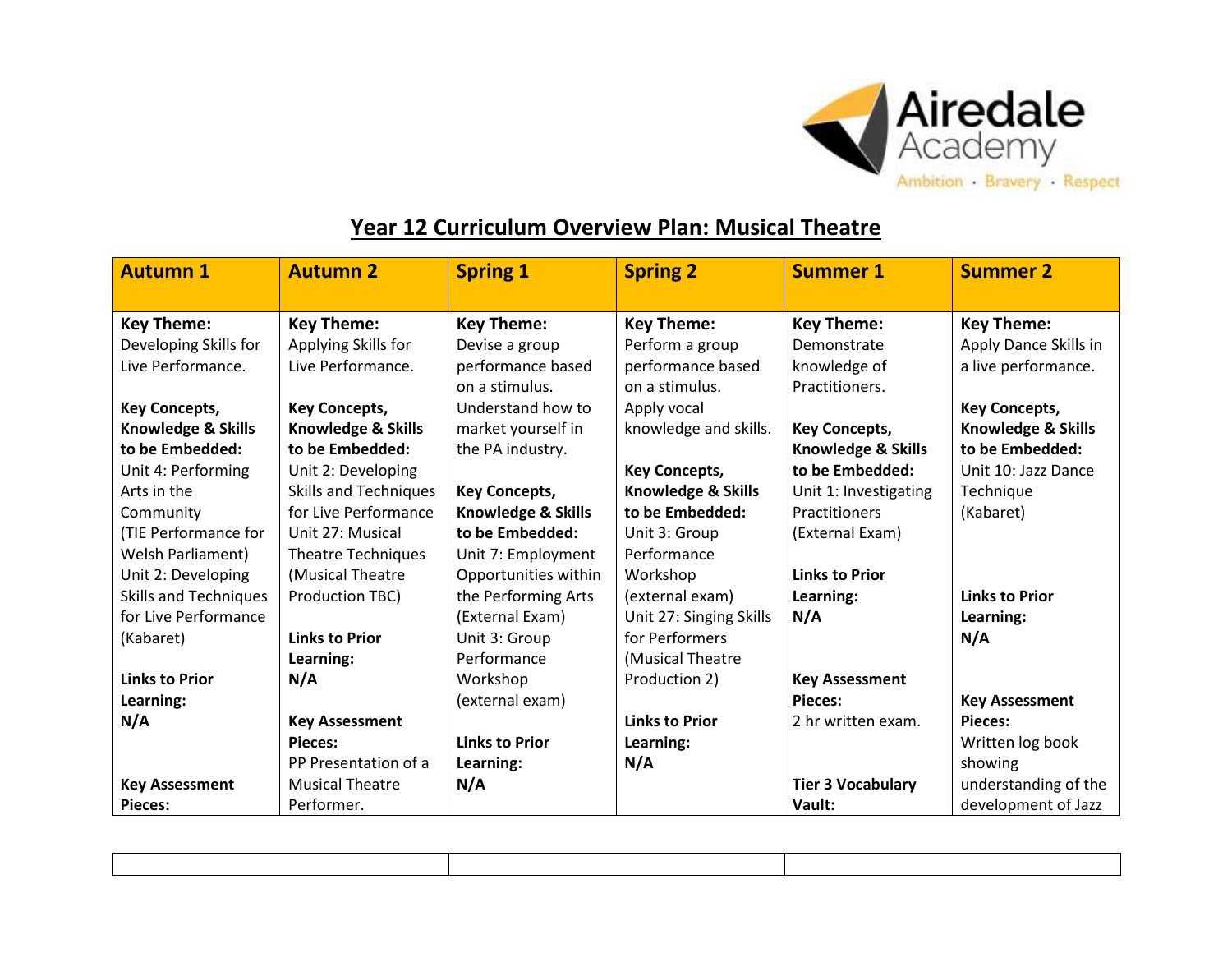

| <b>TIE Live Performance</b> | Audition process,           | <b>Key Assessment</b>       | <b>Key Assessment</b>    |                             | dance. Video                |
|-----------------------------|-----------------------------|-----------------------------|--------------------------|-----------------------------|-----------------------------|
| & rehearsal evidence        | rehearsals and LIVE         | Pieces:                     | Pieces:                  |                             | evidence of rehearsal       |
| including research          | performance of              | 2000 word written           | Evidence of              |                             | and final LIVE              |
| task & logbook.             | <b>Musical Theatre</b>      | response & digital          | workshop                 |                             | performance of 2            |
|                             | production including        | showreel.                   | performance              | <b>Reading Exposure:</b>    | styles of Jazz dance        |
| Skills development in       | an ongoing logbook          |                             | including milestone 3    |                             | pieces including an         |
| classwork; Kabaret          | and MT research.            | Evidence of                 | & 4 written              |                             | ongoing logbook.            |
| rehearsal evidence,         |                             | workshop ideas              | submissions.             |                             |                             |
| LIVE performance            | <b>Tier 3 Vocabulary</b>    | development and             |                          |                             |                             |
| evidence & ongoing          | Vault:                      | response to stimuli         | Video evidence of        | <b>Strategies to enable</b> | <b>Tier 3 Vocabulary</b>    |
| logbook.                    |                             | including milestone 1       | skills development &     | new concepts,               | Vault:                      |
|                             |                             | & 2 written                 | performance over         | knowledge & skills          |                             |
|                             |                             | submissions.                | time, response to        | to embed in long-           |                             |
|                             |                             |                             | target setting and       | term memory:                |                             |
|                             | <b>Reading Exposure:</b>    |                             | self reflection          |                             |                             |
| <b>Tier 3 Vocabulary</b>    |                             | <b>Tier 3 Vocabulary</b>    | including a study of     |                             | <b>Reading Exposure:</b>    |
| Vault:                      |                             | Vault:                      | vocal anatomy.           |                             |                             |
|                             |                             |                             |                          |                             |                             |
|                             |                             |                             |                          |                             |                             |
|                             | <b>Strategies to enable</b> |                             | <b>Tier 3 Vocabulary</b> |                             |                             |
|                             | new concepts,               |                             | Vault:                   |                             | <b>Strategies to enable</b> |
| <b>Reading Exposure:</b>    | knowledge & skills          | <b>Reading Exposure:</b>    |                          |                             | new concepts,               |
|                             | to embed in long-           |                             |                          |                             | knowledge & skills          |
|                             | term memory:                |                             |                          |                             | to embed in long-           |
|                             |                             |                             |                          |                             | term memory:                |
|                             |                             |                             | <b>Reading Exposure:</b> |                             |                             |
| <b>Strategies to enable</b> |                             | <b>Strategies to enable</b> |                          |                             |                             |
| new concepts,               |                             | new concepts,               |                          |                             |                             |
| knowledge & skills          |                             | knowledge & skills          |                          |                             |                             |